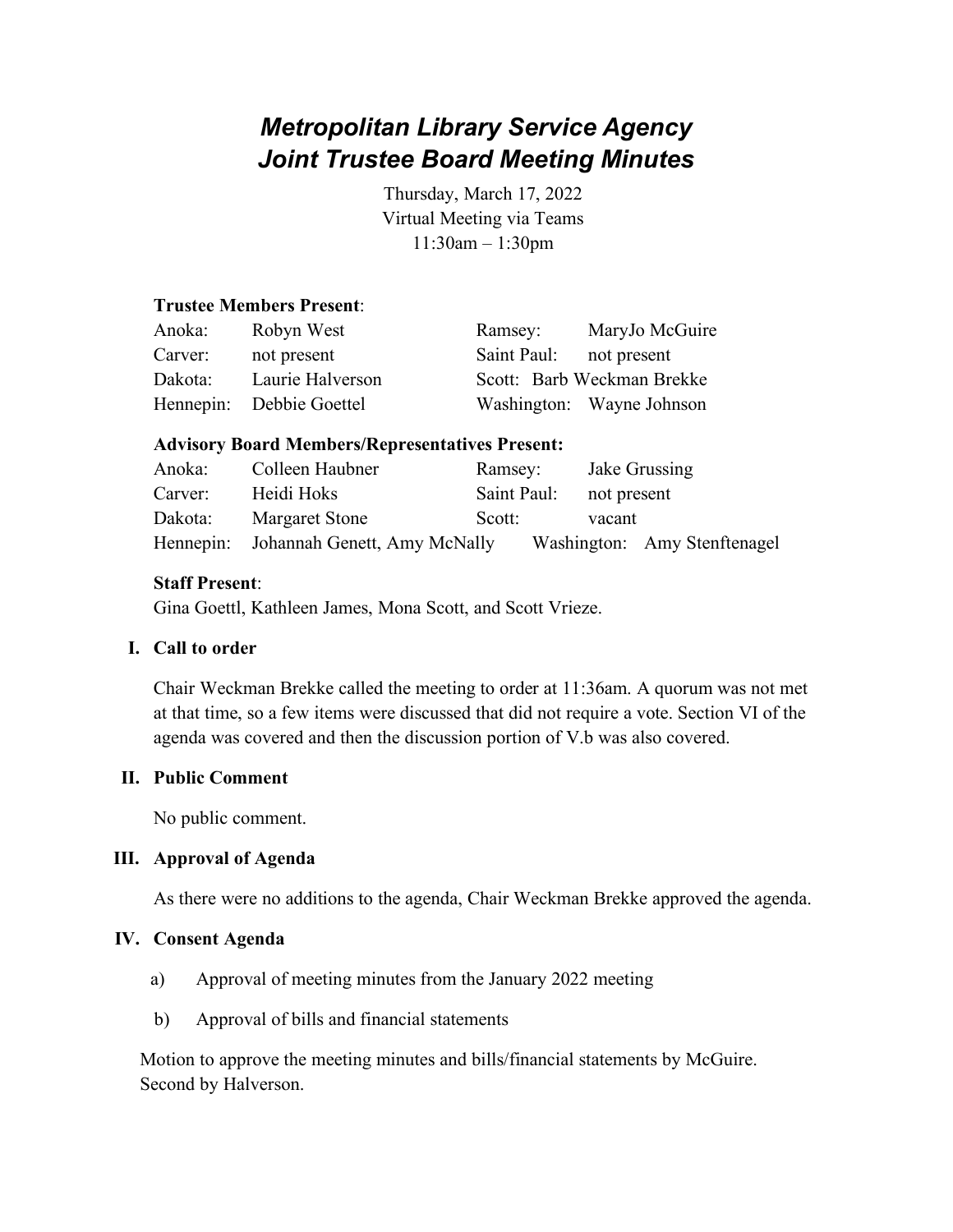Roll call vote: ACL - aye HCL - not present SCL – aye  $CCL$  - not present  $RCL$  - aye  $WCL - aye$ DCL - aye SPL - not present Motion carried.

#### **V. Discussion/Action Items**

a) Request for Phase Funds Distribution (WCL, ACL)

Motion to approve the following requests for distribution of Phase funds: Washington County Library in the amount of \$66,453 and Anoka County Library in the amount of \$131,998. Motion by West. Second by Johnson.

Roll call vote:

| $ACL - aye$                     | $HCL$ - not present $SCL - ave$ |             |
|---------------------------------|---------------------------------|-------------|
| $CCL$ - not present $RCL$ - aye |                                 | $WCL - aye$ |
| $DCL - aye$                     | SPL - not present               |             |
| Motion carried.                 |                                 |             |

b) Fund Balance Assignments: Finance Committee Recommendation

While waiting for a quorum, this item was moved forward, since part of this item was a discussion and did not require action. Vrieze explained that an error had occurred between State Library Services, the Department of Education, and the Department of Revenue, and MELSA now has \$330,000 less in their RLBSS grant award. Vrieze is checking with these agencies now to see where the error happened so this will not happen in the future. Adjustments were made with the budget to cover for this shortage.

West joined the meeting at 12:00pm. Goettel joined the meeting at 12:11pm.

Motion to authorize the recommended assignments of the 12/31/21 fund balance by Johnson. Second by West.

Roll call vote: ACL - aye HCL - aye SCL – aye  $CCL$  - not present  $RCL$  - aye  $WCL - aye$ DCL - aye SPL - not present Motion carried.

c) 2021 Annual Report to State Library Services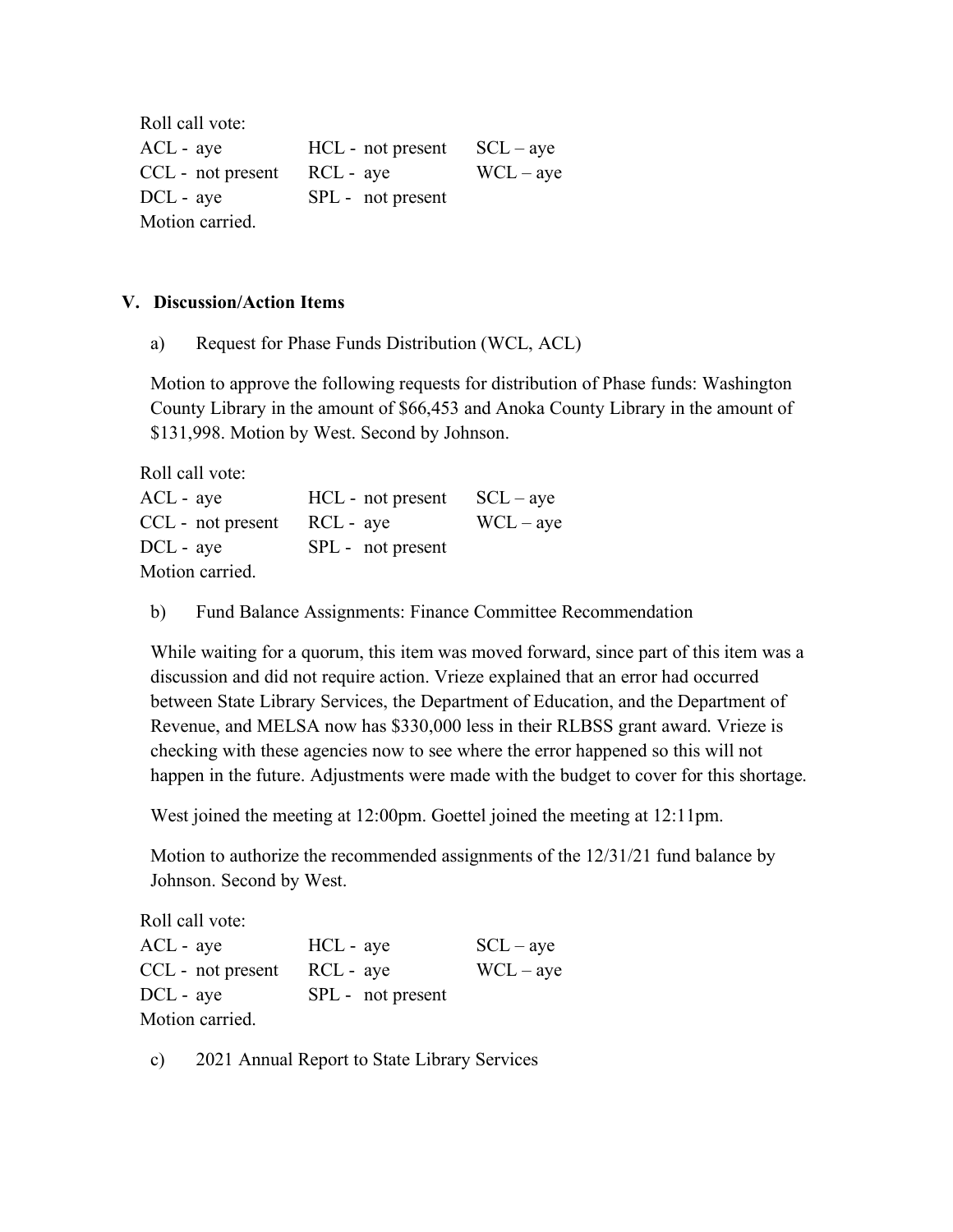Each year all libraries in Minnesota, including regional library system administrative offices, are required to submit a state annual report to State Library Services by April 1. This report collects statistics and financial data related to facilities, services, programs, collections, staffing, hours of operation, and income and expenditures.

Motion to authorize the submission of the 2021 MELSA Report to State Library Services at the Minnesota Department of Education by Halverson. Second by Goettel.

Roll call vote:  $ACL - aye$   $HCL - aye$   $SCL - aye$  $CCL$  - not present  $RCL$  - aye  $WCL - aye$ 

Motion carried.

DCL - aye SPL - not present

d) Consideration of MELSA Strategic Plan: Outcomes and Initiatives

Following our Strategic Planning working session on February  $18<sup>th</sup>$ , our Strategic Plan Outcomes and Initiatives documents were revised, incorporating the feedback provided during that work session.

The current proposal includes five overarching outcomes, along with the initiatives that support each of those outcomes. Following the decisions made by the Trustees at the March  $17<sup>th</sup>$  meeting, the Executive Director and MELSA staff, in collaboration with the Advisory Board and member library staff, will add proposed activities to support the selected outcomes and initiatives. We expect that over the time period covered by this plan (approximately 2022 – end of 2025) additional activities may develop in support of the overall plan.

Motion to approve the proposed Strategic Plan Outcomes and Initiatives for 2022 – 2025 by West. Second by McGuire. Chair Weckman Brekke added that this strategic plan will be reviewed two times a year by the trustees.

Roll call vote:

| $ACL - aye$       | HCL - aye         | $SCL - ave$ |
|-------------------|-------------------|-------------|
| CCL - not present | $RCL - ave$       | $WCL - aye$ |
| $DCL - ave$       | SPL - not present |             |
| Motion carried.   |                   |             |

## **VI. Reports**

a) Executive Director/Staff Reports

Vrieze provided updates on legislative advocacy and is hopeful that the RLBSS increase, bonding/capital investment, and capital projects fund initiatives will be